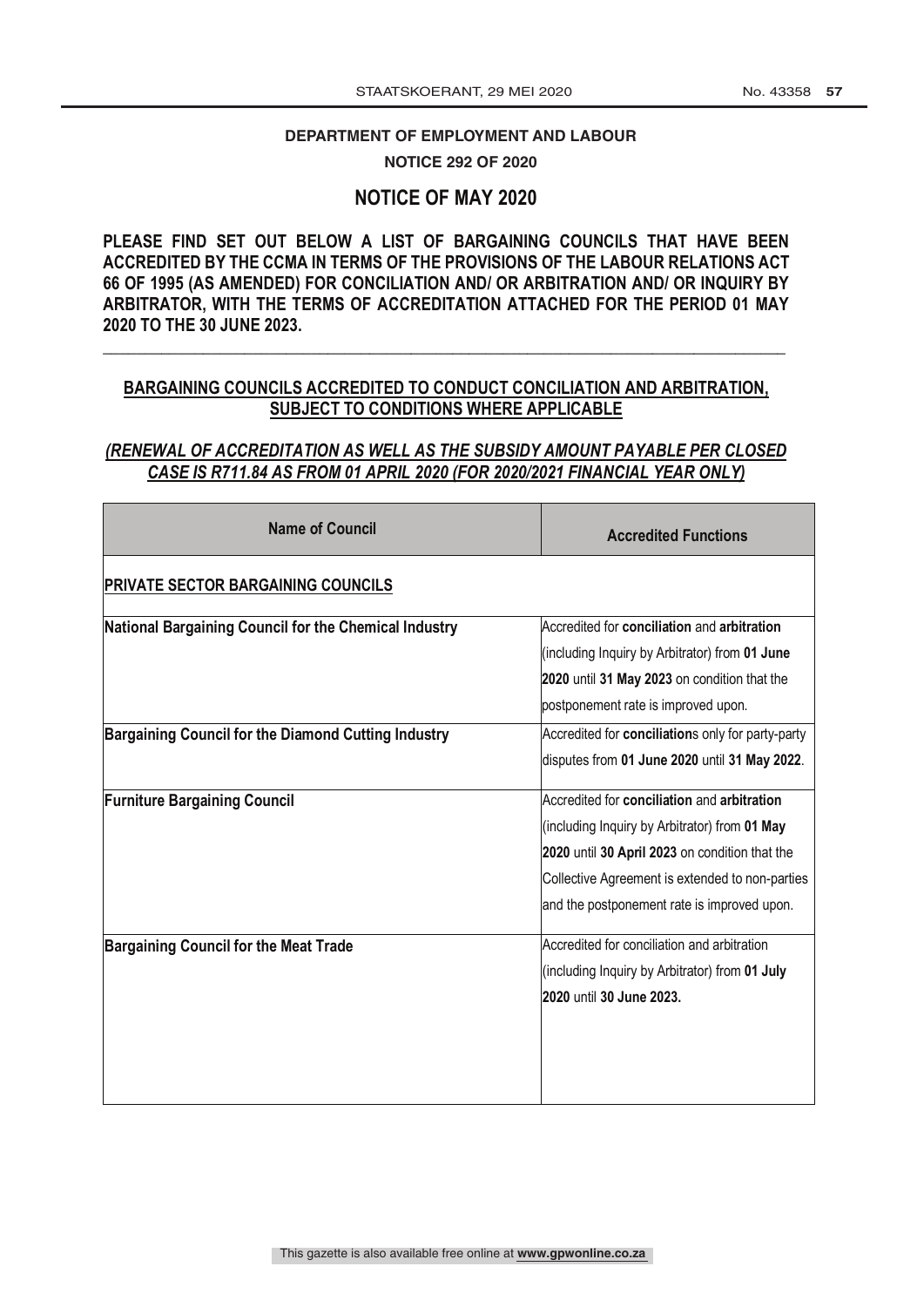| National Bargaining Council for the Clothing Manufacturing                                                     | Accredited for conciliation and arbitration      |
|----------------------------------------------------------------------------------------------------------------|--------------------------------------------------|
| Industry                                                                                                       | (including Inquiry by Arbitrator) from 01 June   |
|                                                                                                                | 2020 until 31 May 2023 on condition that the     |
|                                                                                                                | settlement rate is improved upon.                |
| Bargaining Council for the Food Retail, Restaurant, Catering and                                               | Accredited for conciliation and arbitration      |
| <b>Allied Trades</b>                                                                                           | (including Inquiry by Arbitrator) from 01 May    |
|                                                                                                                | 2020 until 30 April 2023 on Condition that the   |
|                                                                                                                | Collective Agreement is extended to non-parties. |
| Bargaining Council for the Furniture Manufacturing Industry of the Accredited for conciliation and arbitration |                                                  |
| <b>Western Cape</b>                                                                                            | (including Inquiry by Arbitrator) from 01 May    |
|                                                                                                                | 2020 until 30 April 2023 on condition that the   |
|                                                                                                                | Collective Agreement is extended to non-parties. |
| Metal and Engineering Industries Bargaining Council (MEIBC)                                                    | Accredited for conciliation and arbitration      |
|                                                                                                                | (including Inquiry by Arbitrator) from 01 May    |
|                                                                                                                | 2020 until 30 April 2023 on condition that late  |
|                                                                                                                | awards and the postponement rate are             |
|                                                                                                                | llessened.                                       |
| PUBLIC SECTOR BARGAINING COUNCILS                                                                              |                                                  |
| <b>Safety and Security Sectoral Bargaining Council</b>                                                         | Accredited for conciliation and arbitration      |
|                                                                                                                | (including Inquiry by Arbitrator) from 01 June   |
|                                                                                                                | 2020 until 31 May 2023 on condition that the     |
|                                                                                                                | settlement and postpone rate are improved        |
|                                                                                                                | upon.                                            |
| South African Local Bargaining Council                                                                         | Accredited for conciliation and arbitration      |
|                                                                                                                | (including Inquiry by Arbitrator) from 01 July   |
|                                                                                                                | 2020 until 30 June 2022 on condition that the    |
|                                                                                                                | settlement rate is improved upon and late        |
|                                                                                                                | awards are lessened.                             |
|                                                                                                                |                                                  |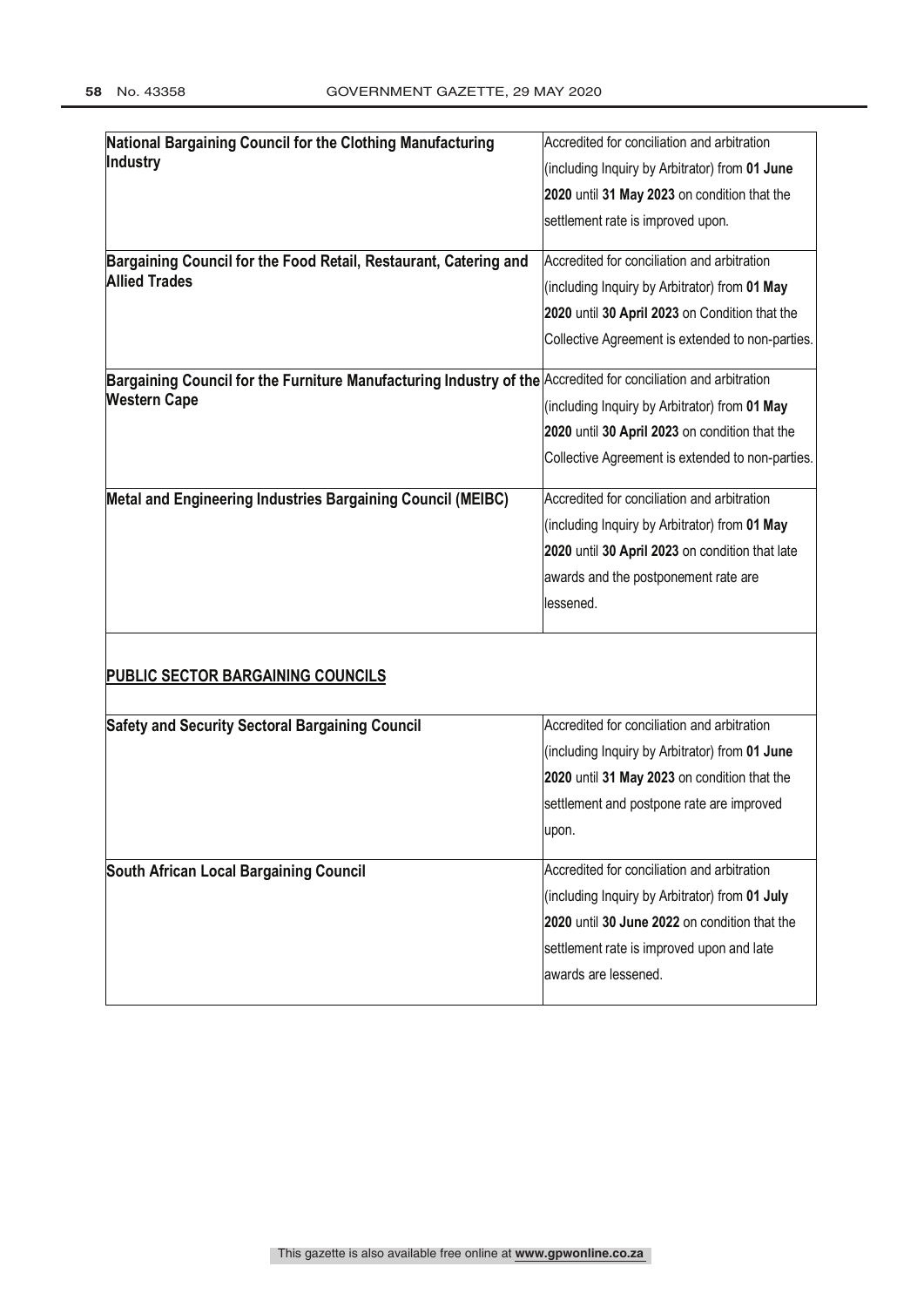# *(RENEWAL OF SUBSIDY)*

The Governing Body of the CCMA resolved to grant renewal of subsidy to the following Bargaining Councils:

- National Bargaining Council for the Chemical Industry.
- Bargaining Council for the Diamond Cutting Industry.
- Furniture Bargaining Council.
- Bargaining Council for the Meat Trade.
- National Bargaining Council for the Clothing Manufacturing Industry.
- Bargaining Council for the Food Retail, Restaurant, Catering and Allied Trades.
- Bargaining Council for the Furniture Manufacturing of the Western Cape.
- Metal and Engineering Industries Bargaining Council (MEIBC).
- Safety and Security Sectoral Bargaining Council.
- South African Local Government Bargaining Council.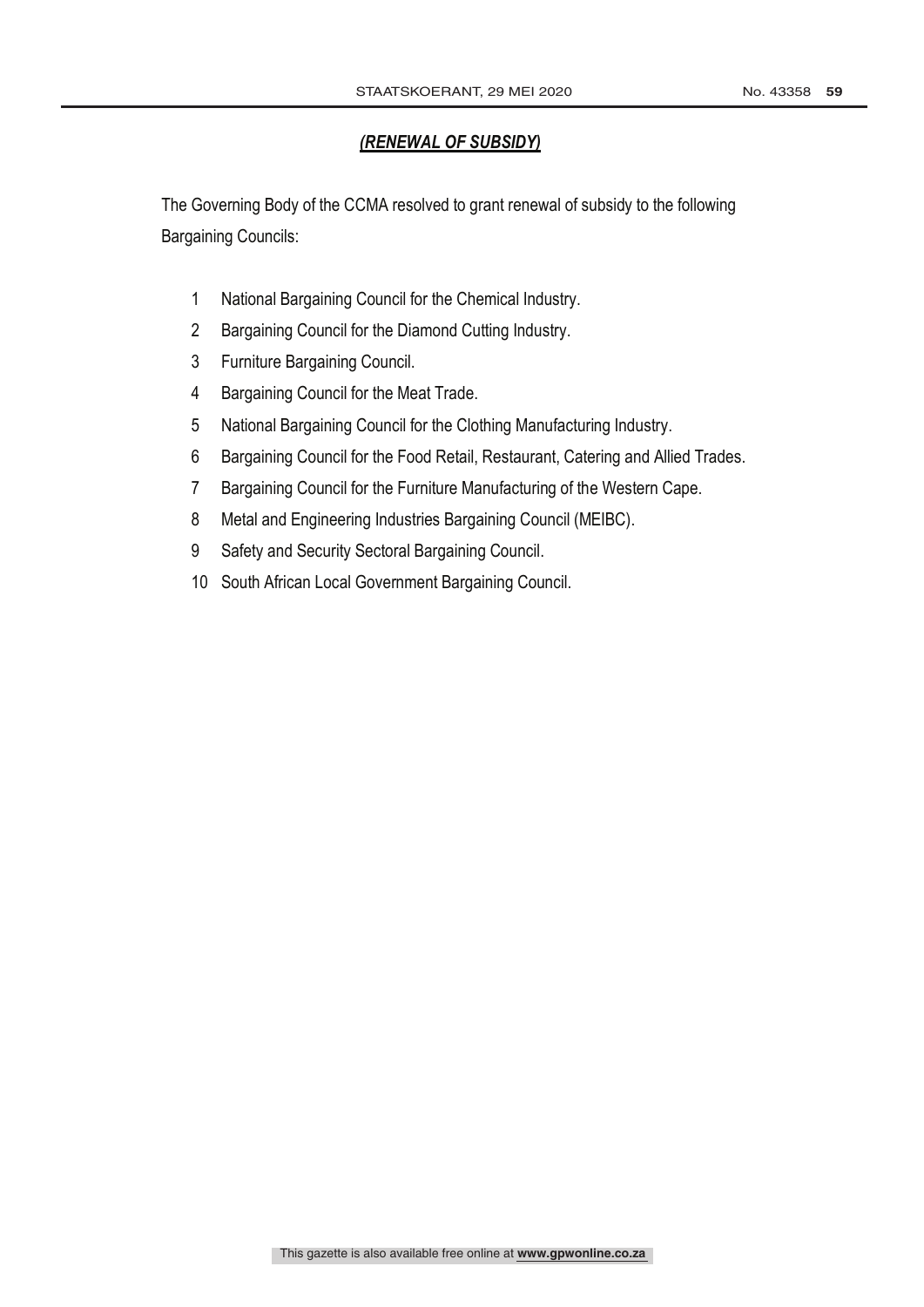#### **TERMS OF ACCREDITATION FOR CONCILIATION, ARBITRATION AND INQUIRY BY ARBITRATOR**

#### **1. SCOPE OF ACCREDITATION**:

Herewith categories of disputes for which Councils are eligible to apply for accreditation.

**COUNCILS ARE ACCEDITED TO PERFORM THE FOLLOWING DISPUTE RESOLUTIONS FUNCTIONS:**

| Unfair dismissal disputes                              | - Section 191                           |
|--------------------------------------------------------|-----------------------------------------|
| <b>Unfair Labour practice</b>                          | - Section 191                           |
| <b>Mutual Interest disputes</b>                        | - Section 64                            |
| <b>Interpretation of Collective Agreement disputes</b> | - Section 24 $(1)$                      |
| <b>Essential Services disputes</b>                     | - Section 74                            |
| <b>Pre-dismissal arbitrations</b>                      | - Section 188A                          |
| <b>Temporary Employment Service</b>                    | - Section 198, 198A, 198B, 198Cand 198D |
| Disputes about Interpretation and                      | - Section 9                             |
| <b>Application of Chapter 2</b>                        |                                         |

COUNCILS MAY NOT SEEK ACCREDITATION FOR THE FOLLOWING DISPUTE RESOLUTION FUNCTIONS REGARDING DISPUTES OVER THE FOLLOWING (see FOOTNOTE 11 of SECTION 51):

Organisational rights (sections 16, 21 and 22);

Collective Agreements where the agreement does not provide for a dispute resolution procedure or the procedure is inoperative or any party frustrates the resolution of disputes (section 24(2) to (5));

Agency shops and closed shops (section 24(6) and (7) and section 26(11);

Determinations made by the Minister in respect of proposals made by a Statutory Council (section 45);

The interpretation and application of Collective Agreements of a Council whose registration has been cancelled (section 61(5) to (8));

Demarcation of sectors and areas of Councils (section 62);

The Interpretation or application of Part C (Bargaining Councils), Part D (Bargaining Councils in the Public Service), Part E (Statutory Councils) and Part F (General Provisions concerning Councils) (Section 63);

Picketing (section 69(8) to 10);

Proposals which are the subject of joint-decision making in a workplace forum (section 86);

Disclosure of information to workplace forums (section 89);

Interpretation or Application of the provisions of Chapter 5 of the LRA which deals with workplace forums (section 94);

Enforcement of the Collective Agreements by Bargaining Councils (section 33A) and;

Enforcement of arbitration awards in terms of section 143. Only the Director of the CCMA, unless the power has been delegated to a CCMA Senior Commissioner may certify awards as if it were an order of the Labour Court;

Facilitating mass retrenchment disputes section 189(A).